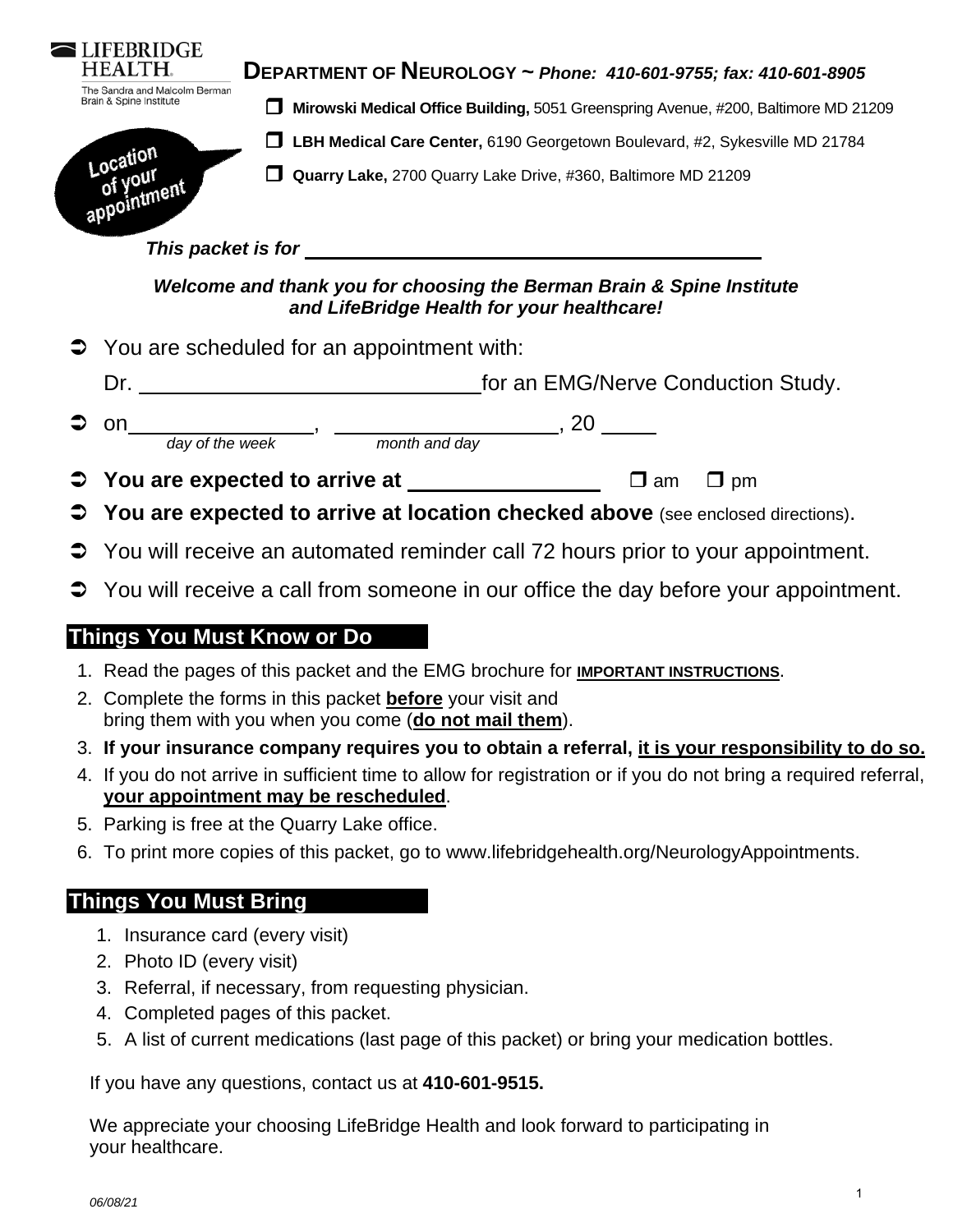

### **The location of your test is checked at the top of the front page of this packet.**

*Please help us to be respectful to all of our patients and to our physicians. On the first page of this packet, you were given an appointment time and a registration time.* 

# If you do not arrive at the requested time, **we may reschedule your appointment.**

### **THINGS THAT YOU MUST DO TO PREPARE FOR YOUR EMG**

- 1. If you have an AICD, contact Jacquie at 401-601-9755 (choose option #2), as soon as you receive this packet so that we can arrange for a representative from the device company to be present during the study.
- 2. Bring cardiac card, if applicable, for electronic devices such as pacemakers and AICDs (defibrillators).
- 3. Bring prior studies, either actual film or on CD (MRI/CT/x-ray).
- 4. On the day of the study
	- Take all medications as prescribed, **WITH TWO EXCEPTIONS**:
		- o DO NOT use any pain-killing creams or patches for at least 12 hours before the test.
		- o If you have myasthenia gravis, ask your EMG doctor if you should take any medications before the test.
	- Take a bath or shower to remove oil from your skin.
	- Do not use any lotions or gels on your skin
	- Wear loose-fitting clothing

**If your insurance requires a referral, please ensure that the referral is valid and that we have a copy of it prior to your visit. IT IS YOUR RESPONSIBILITY TO OBTAIN THE REFERRAL AND TO FOLLOW THROUGH TO ENSURE THAT WE HAVE IT. If you do not have your referral at the time of your scheduled visit, we may need to reschedule your appointment. Please inform us before your appointment of any changes in your insurance coverage.** 

If for any reason you cannot make your appointment, please call **410-601-9755** to cancel at least 72 hours prior to your appointment.

**If you do not arrive for your scheduled appointment and you have not canceled at least24 hours in advance, you will be charged a \$25 no-show fee.**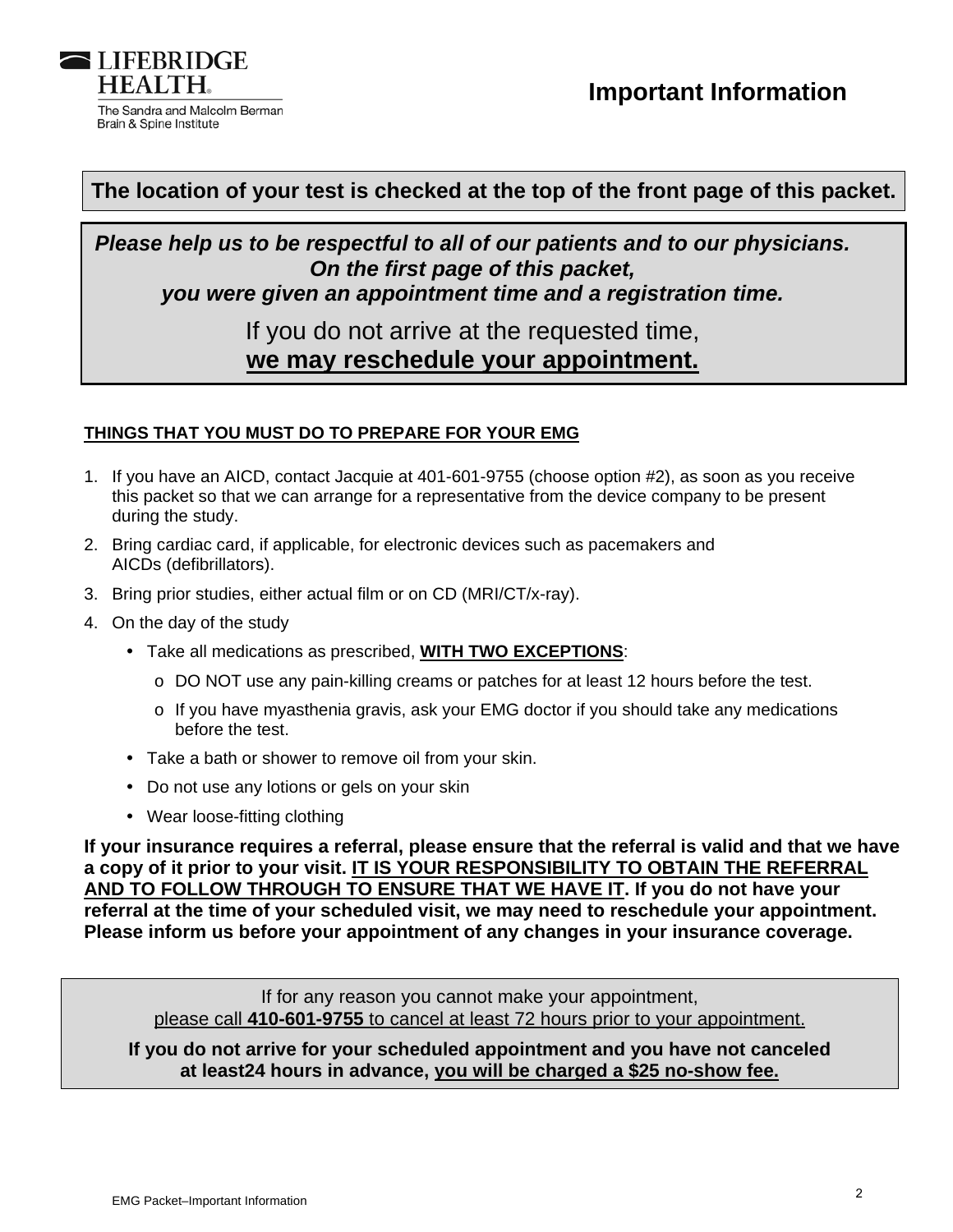### **NECESSARY MEDICAL INFORMATION FOR YOUR VISIT**

Please have available for your appointment the name, office address, and phone number of your referring physician and/or primary care provider so that we can communicate with him or her. Please bring a written list (see page12of this packet) of all medications that you currently take, including dose and frequency, or bring the medication bottles—**this is important for new and follow-up patients.** 

If you have had any relevant testing (MRIs EEG, bloodwork, consultations/reports from other providers), please ensure that you bring those reports and/or films with you.

### **Do not assume that your primary care physician will send this information.**

### **MESSAGES/PHONE CALLS**

We attempt to return all phone calls within 24 hours. Sometimes, your call will be returned by another physician or by a physician assistant.

#### **BILLING QUESTIONS**

Before your visit, we check to determine if your insurance is active and to obtain any authorizations that are required. However, **it is your responsibility to obtain any referral that may be required by your insurance company and to determine your financial responsibility for your visit**, including any amounts that will be charged against your deductible or co-insurance. If you require billing codes to determine your out-of-pocket expenses, we will be happy to provide them. **We must receive the request for this information a minimum of 5 business days prior to your appointment**.

Following your visit, you will receive two bills, one for the doctor's services and one for the hospital's services.

For billing questions about your doctor's bills, please call 410-517-8006. For hospital billing questions relating to any neurodiagnostic tests (EEG or EMG/NCS), please call 410-601-6890; or, if you are outside the Baltimore metropolitan area, call toll free at 877-617-1803.

We know that the payment and the insurance process related to your visit may seem confusing. Do not hesitate to ask any staff member for clarification. We are here to ensure that your visit is productive, positive, and comforting.

Our staff is committed to providing quality care and customer service to all of our patients. Your safety and privacy are important to us, and we will do our utmost to safeguard them. If during your visit you have any questions or concerns, please do not hesitate to let us know. If at any time you are not satisfied with the handling or resolution of your concern, you may contact Guest Relations at 410-601-8778.

Thank you for your attention to our policies. We look forward to seeing you and will do our best to provide you with excellent care.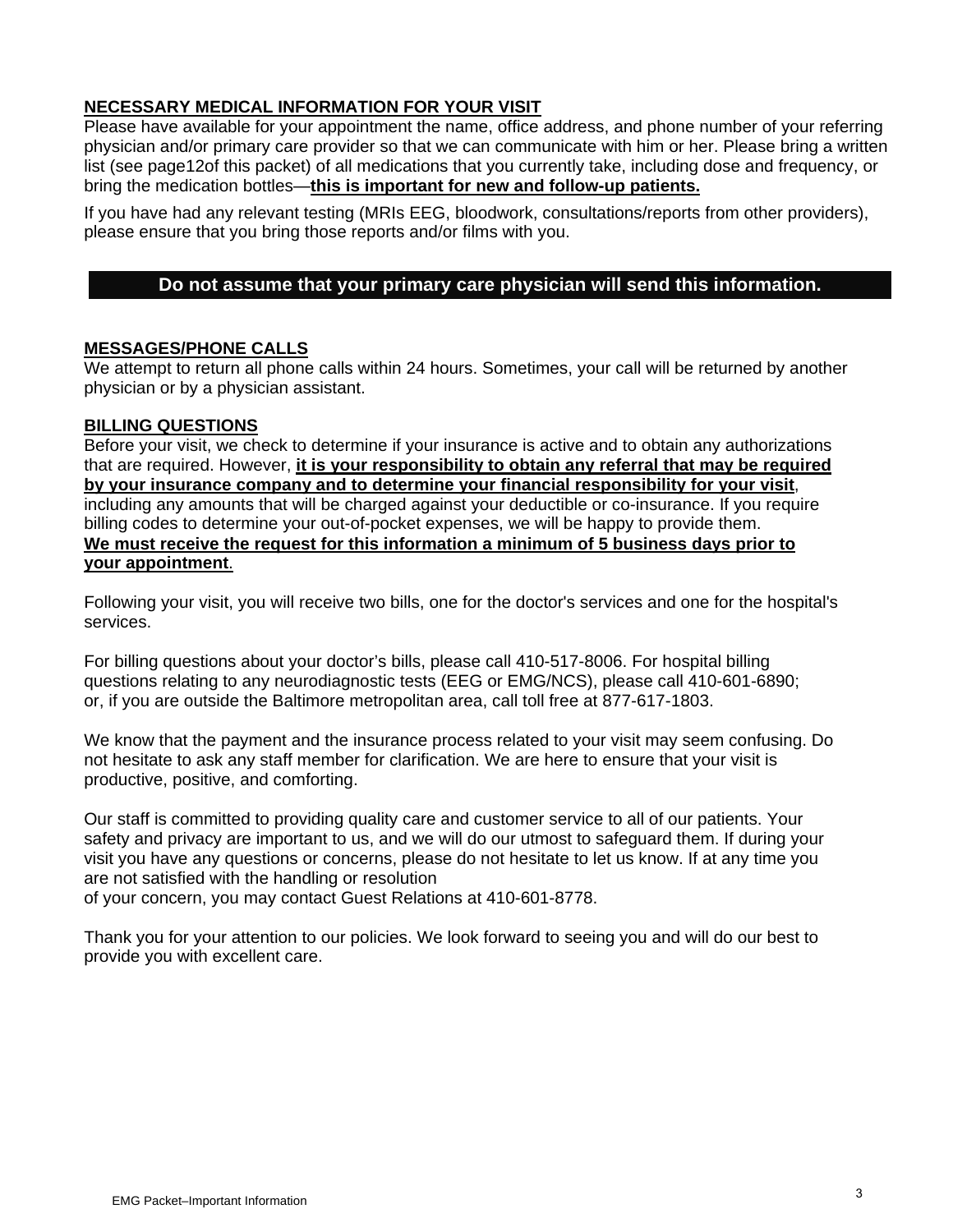| <b>ILIFEBRIDGE</b> |  |
|--------------------|--|
| <b>HEALTH.</b>     |  |

╭

The Sandra and Malcolm Berman<br>Brain & Spine Institute

## *DEPARTMENT OF NEUROLOGY* **New Patient Registration Sheet**

|                                                                                                                                                                                                                                | Please complete these documents and bring them with you on the day of your appointment. |  |                                                                                                                                                                                                                                      |           |
|--------------------------------------------------------------------------------------------------------------------------------------------------------------------------------------------------------------------------------|-----------------------------------------------------------------------------------------|--|--------------------------------------------------------------------------------------------------------------------------------------------------------------------------------------------------------------------------------------|-----------|
| Patient name: Date: Date: Date: Date: Date: Date: Date: Date: Date: Date: Date: Date: Date: Date: Date: Date: Date: Date: Date: Date: Date: Date: Date: Date: Date: Date: Date: Date: Date: Date: Date: Date: Date: Date: Date |                                                                                         |  |                                                                                                                                                                                                                                      |           |
|                                                                                                                                                                                                                                |                                                                                         |  |                                                                                                                                                                                                                                      |           |
|                                                                                                                                                                                                                                |                                                                                         |  |                                                                                                                                                                                                                                      |           |
| City, state, zip example and the state of the state of the state of the state of the state of the state of the state of the state of the state of the state of the state of the state of the state of the state of the state o |                                                                                         |  |                                                                                                                                                                                                                                      |           |
|                                                                                                                                                                                                                                |                                                                                         |  |                                                                                                                                                                                                                                      |           |
| Cellphone: Cellphone: and Cellphone: Cellphone: Cellphone: Cellphone: Cellphone: Cellphone: Cellphone: Cellphone: Cellphone: Cellphone: Cellphone: Cellphone: Cellphone: Cellphone: Cellphone: Cellphone: Cellphone: Cellphone |                                                                                         |  |                                                                                                                                                                                                                                      |           |
| Marital status: Languages: Languages: Religion: Religion: Religion:                                                                                                                                                            |                                                                                         |  |                                                                                                                                                                                                                                      |           |
| <b>ADVANCE DIRECTIVES</b> ~ Do you have a living will or advance directive?<br>Have you named a person to make medical decisions for you if you are unable to make them for yourself?                                          |                                                                                         |  | $\Box$ Yes                                                                                                                                                                                                                           | $\Box$ No |
| <b>INSURANCE HOLDER EMPLOYMENT INFORMATION</b>                                                                                                                                                                                 |                                                                                         |  |                                                                                                                                                                                                                                      |           |
| $SSN:$ DOB $\frac{1}{\text{mm/dd/yyy}}$                                                                                                                                                                                        |                                                                                         |  |                                                                                                                                                                                                                                      |           |
|                                                                                                                                                                                                                                |                                                                                         |  | Occupation: <u>contract and contract and contract and contract and contract and contract and contract and contract and contract and contract and contract and contract and contract and contract and contract and contract and c</u> |           |
|                                                                                                                                                                                                                                |                                                                                         |  |                                                                                                                                                                                                                                      |           |
|                                                                                                                                                                                                                                |                                                                                         |  |                                                                                                                                                                                                                                      |           |
| Primary (main) insurance company:                                                                                                                                                                                              |                                                                                         |  |                                                                                                                                                                                                                                      |           |
|                                                                                                                                                                                                                                |                                                                                         |  |                                                                                                                                                                                                                                      |           |
|                                                                                                                                                                                                                                |                                                                                         |  |                                                                                                                                                                                                                                      |           |
|                                                                                                                                                                                                                                |                                                                                         |  |                                                                                                                                                                                                                                      |           |
| Effective date: <u>mm/dd/yvy</u> Retirement date: mm/dd/yyy                                                                                                                                                                    |                                                                                         |  |                                                                                                                                                                                                                                      |           |
|                                                                                                                                                                                                                                |                                                                                         |  |                                                                                                                                                                                                                                      |           |
|                                                                                                                                                                                                                                | $\sim$ continued $\sim$                                                                 |  |                                                                                                                                                                                                                                      |           |

*The information furnished above will be used ONLY for billing and accounting purposes.*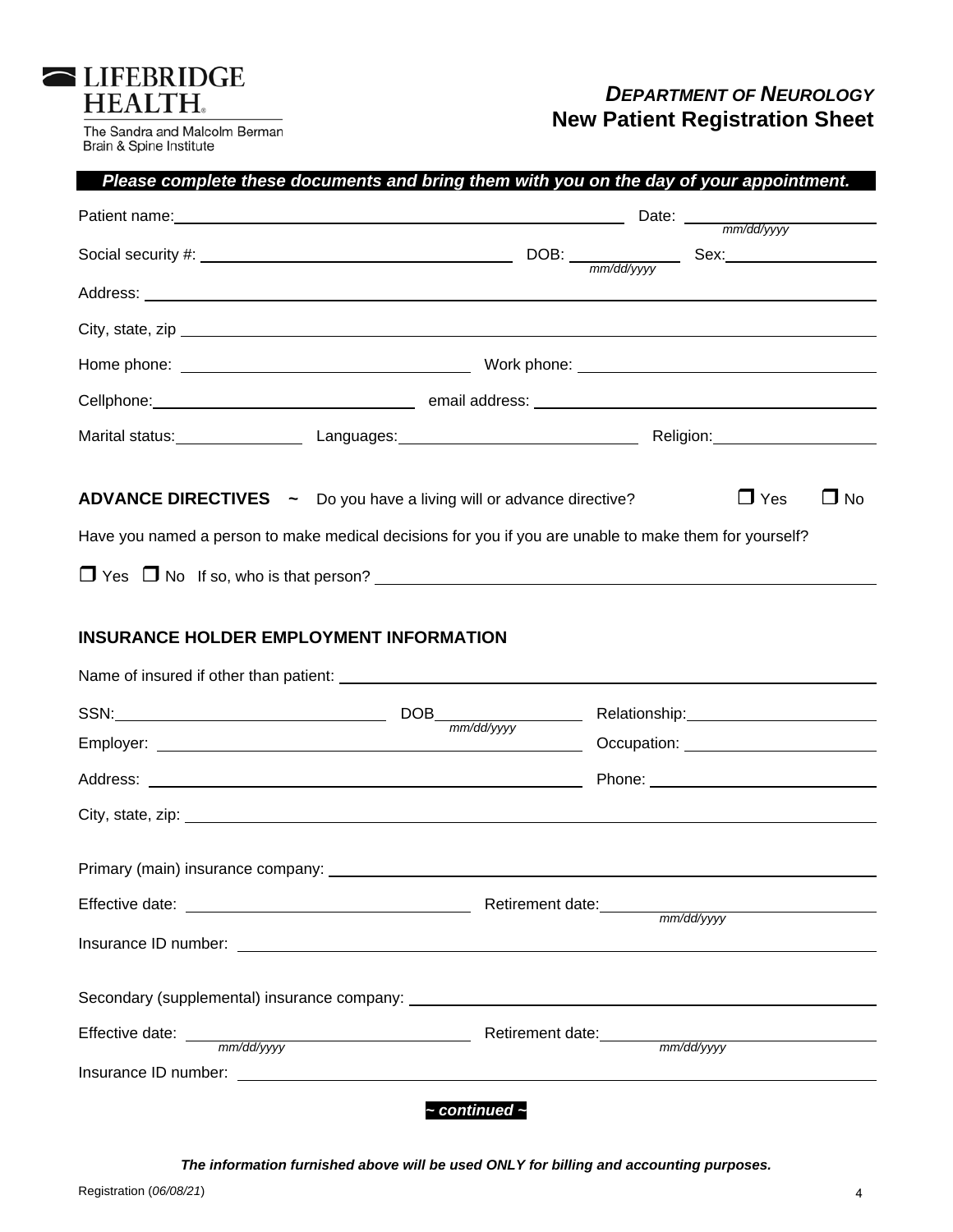### *Please complete these documents and bring them with you on the day of your appointment.*

| <b>EMERGENCY CONTACT</b>                                                                                                                                                                                                       |                                                                                                               |
|--------------------------------------------------------------------------------------------------------------------------------------------------------------------------------------------------------------------------------|---------------------------------------------------------------------------------------------------------------|
|                                                                                                                                                                                                                                |                                                                                                               |
|                                                                                                                                                                                                                                |                                                                                                               |
|                                                                                                                                                                                                                                |                                                                                                               |
| <b>REFERRING PHYSICIAN</b>                                                                                                                                                                                                     |                                                                                                               |
|                                                                                                                                                                                                                                | Phone: 2008 2010 2010 2010 2010 2010 2011 2020 2021 2021 2022 2023 2024 2022 2023 2024 2022 2023 2024 2025 20 |
|                                                                                                                                                                                                                                |                                                                                                               |
|                                                                                                                                                                                                                                |                                                                                                               |
|                                                                                                                                                                                                                                |                                                                                                               |
| PRIMARY CARE PHYSICIAN                                                                                                                                                                                                         |                                                                                                               |
|                                                                                                                                                                                                                                |                                                                                                               |
|                                                                                                                                                                                                                                |                                                                                                               |
|                                                                                                                                                                                                                                |                                                                                                               |
|                                                                                                                                                                                                                                |                                                                                                               |
| City, state, zip: example and contract the contract of the contract of the contract of the contract of the contract of the contract of the contract of the contract of the contract of the contract of the contract of the con |                                                                                                               |
| <b>PHARMACY</b>                                                                                                                                                                                                                |                                                                                                               |
| Name: Name: Name: Name: Name: Name: Name: Name: Name: Name: Name: Name: Name: Name: Name: Name: Name: Name: Name: Name: Name: Name: Name: Name: Name: Name: Name: Name: Name: Name: Name: Name: Name: Name: Name: Name: Name:  |                                                                                                               |
|                                                                                                                                                                                                                                |                                                                                                               |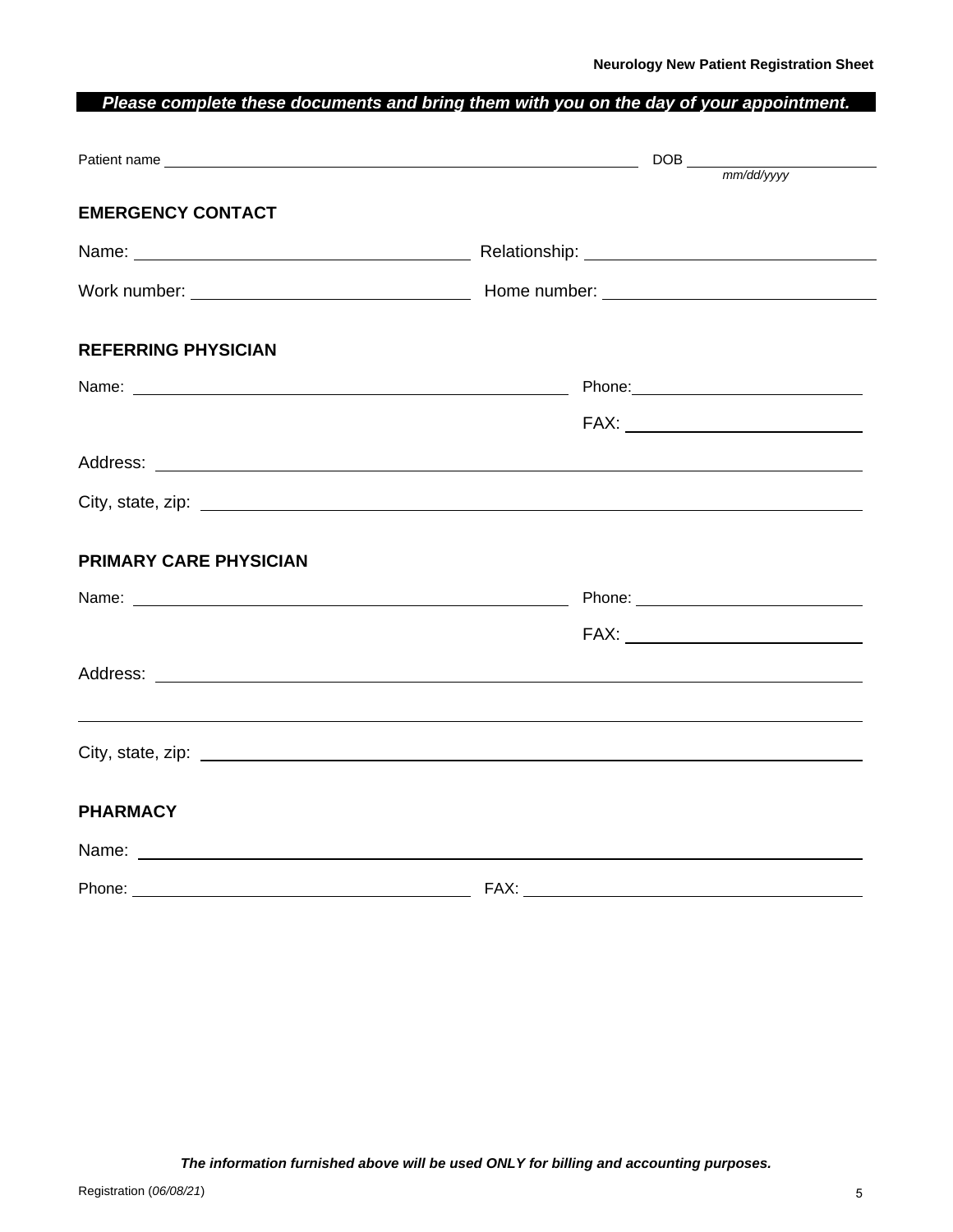

 $\overline{\phantom{a}}$ 

## **Authorization and Assignment of Insu rance Be enefits**

Patient nam me

Brain & Spine Institute

**ELIFEBRIDGE HEALTH.** 

The Sandra and Malcolm Berman

DOB

*mm/dd/yyyy y*

The undersigned patient, or authorized individual acting on behalf of the patient, understands and agrees to the following:

- 1. I authorize payment of medical benefits to the physician(s) rendering service(s).
- 2. I agree and acknowledge that my signature on this document authorizes my physician(s) to submit claims for benefits, services rendered, or services to be rendered without obtaining my signature on every claim submitted for me and/or my dependent(s). I will be bound by this signature as though the undersigned had personally signed the particular claim.
- 3. I will pay to the physician(s) any balance due for services rendered. I understand that if payment is not made on my behalf (by my insurer, legal representative, or workers compensation insurance), I will be responsible for any outstanding balance.
- 4. I understand that the Department of Neurology checked with my insurance company prior to this visit to determine whether my insurance is active and to obtain any required authorizations.
- 5. If I have received neurodiagnostic testing or services from the Division of Adult & Pediatric Medical Psychology, I understand that following my visit, I will receive two bills—one for the doctor's services and one for the hospital's services.
- services and one for the hospital's services.<br>6. I understand that it is my responsibility to obtain any referrals required by my insurance company and to determine my financial responsibility for all charges for this visit, including those from the doctor and from the hospital and any amounts that will be charged against my deductible or co-insurance.
- The reason for this visit *is not* the result of a motor vehicle accident and is not covered by my automobile insurance.
- **T** The reason for this visit is the result of a motor vehicle accident, and the claim for services provided should be submitted to my insurance carrier:

 *in nsurance com mpany*

*claim number*

adjuster's phone number

- **T** The reason for this visit *is not* the result of a Workers Compensation claim and, therefore, payment for this visit *is not* eligible for payment by Workers Compensation insurance.
- The reason for this visit *is* the result of a Workers Compensation claim, and the claim for services provided should be submitted to my Workers Compensation carrier:

*<i>Workers Compensation carrier* 

 $\overline{a}$ 

*claim number*

adjuster's phone number

**I UNDERSTAND THAT IF I HAVE NOT PROVIDED CORRECT AND TRUTHFUL INFORMATION REGARDING THE REASON FOR THIS VISIT AND INSURANCE COVERAGE, I WILL BE RESPONSIBLE FOR ANY UNPAID CLAIMS.** 

*signature of patient, parent/guardian, guarantor* 

 $\overline{a}$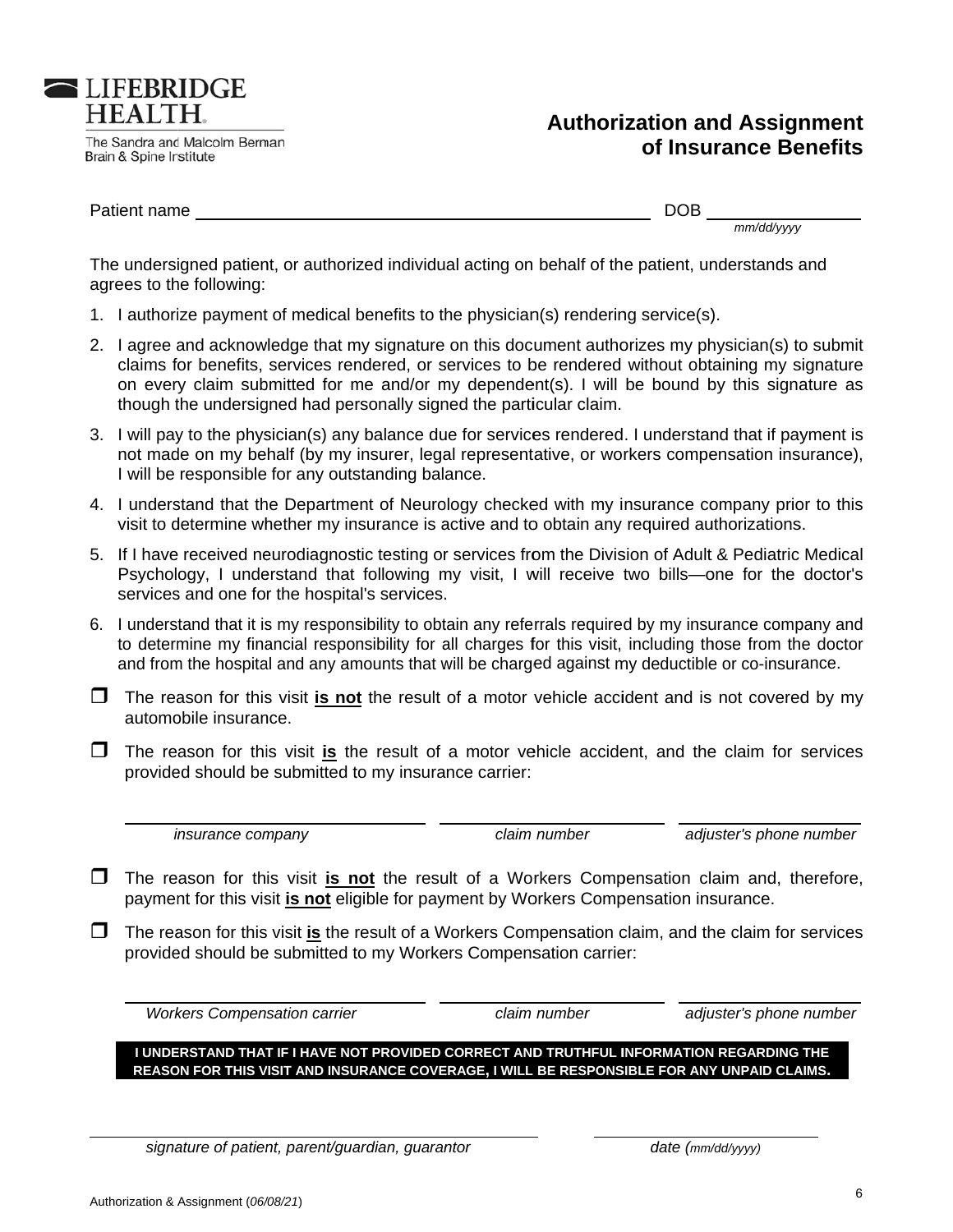Patient name DOB *mm/dd/yyyy* 

**Patient Authorization** 

The providers in the Department of Neurology are dedicated to preserving your privacy and personal health information. Our employees are trained in the proper handling of your medical and financial records. We are requesting this Patient Authorization in order to continue to provide the finest medical care possible. Thank you for your assistance.

I authorize the Department of Neurology to:

LIFEBRIDGE **HEALTH.** 

Brain & Spine Institute

The Sandra and Malcolm Berman

- 1. Call my home and/or work to remind me of upcoming appointments; in the event I am not there, leave a message on an answering machine.
- 2. Send reminder notices for upcoming appointments or when it is time to schedule an appointment.
- 3. Send me notices, clinical notes, and lab results via:  $\Box$  text message  $\Box$  email
- 4. I would like to receive an email invitation that provides instructions on how to register

for the Sinai Hospital Patient Portal.  $\Box$  yes  $\Box$  no

|    | please print email address                                                                                        |  |  |  |  |  |  |
|----|-------------------------------------------------------------------------------------------------------------------|--|--|--|--|--|--|
| 5. | Call my home or work and leave a message to contact the office.                                                   |  |  |  |  |  |  |
|    | My preferred method of contact for appointment reminders is                                                       |  |  |  |  |  |  |
|    | home phone<br>$\Box$ text message on cell phone<br>cell phone<br>email                                            |  |  |  |  |  |  |
|    | home phone number<br>cell phone number                                                                            |  |  |  |  |  |  |
|    | 6. Make and/or receive calls from pharmacies on my behalf, including prescriptions by FAX.                        |  |  |  |  |  |  |
| 7. | Update my personal demographic information either on the phone or in the office at the time<br>of my appointment. |  |  |  |  |  |  |

8. I give permission to discuss my personal health with the designated person(s) below:

*name relationship* 

*name relationship* 

I have read and agree to the above policies.

*signature of patient* date (mm/dd/yyyy)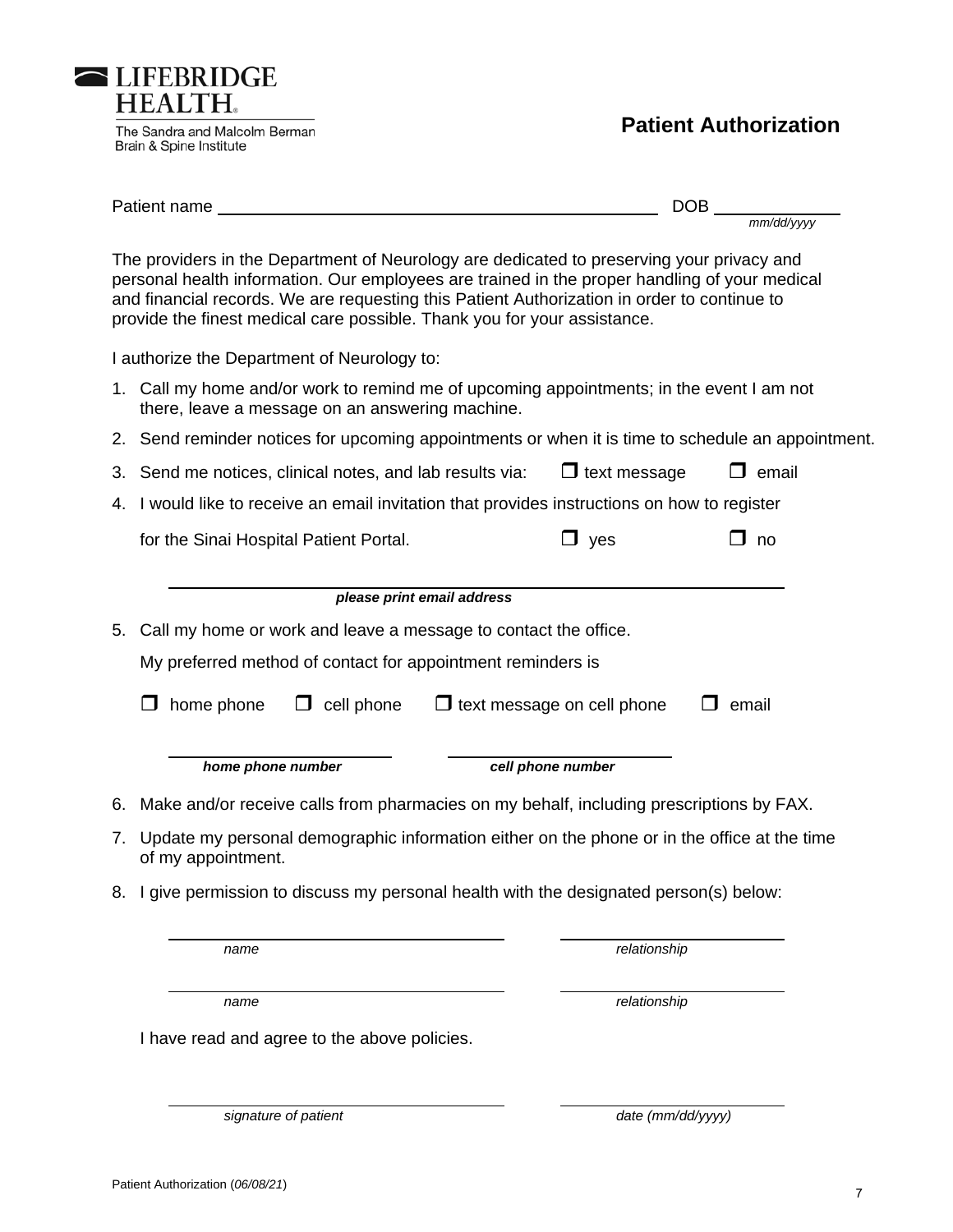

## **AUTHORIZATION FOR RELEASE OF MEDICAL INFORMATION**

MR7350-501-L

| Patient's Name                                                                                                                                                                                                                                                                                                                                                                                                                                        | Patient's Date of Birth                                                                                                                                                                                                                                                                                                                                                                         |
|-------------------------------------------------------------------------------------------------------------------------------------------------------------------------------------------------------------------------------------------------------------------------------------------------------------------------------------------------------------------------------------------------------------------------------------------------------|-------------------------------------------------------------------------------------------------------------------------------------------------------------------------------------------------------------------------------------------------------------------------------------------------------------------------------------------------------------------------------------------------|
| <b>Patient's Street Address</b>                                                                                                                                                                                                                                                                                                                                                                                                                       | <b>Social Security Number</b>                                                                                                                                                                                                                                                                                                                                                                   |
| City, State, Zip Code                                                                                                                                                                                                                                                                                                                                                                                                                                 | Phone Number                                                                                                                                                                                                                                                                                                                                                                                    |
| I, the undersigned, hereby authorize _                                                                                                                                                                                                                                                                                                                                                                                                                |                                                                                                                                                                                                                                                                                                                                                                                                 |
| $\Box$ to release copies of medical records to:                                                                                                                                                                                                                                                                                                                                                                                                       | $\Box$ to obtain copies of medical records from:<br>$\Box$ Verbal release only of medical information to:                                                                                                                                                                                                                                                                                       |
| Sinai Neurology-Neurodiagnostics                                                                                                                                                                                                                                                                                                                                                                                                                      | 410-601-9755                                                                                                                                                                                                                                                                                                                                                                                    |
| Name of Person or Agency                                                                                                                                                                                                                                                                                                                                                                                                                              | <b>Phone Number</b>                                                                                                                                                                                                                                                                                                                                                                             |
| 5051 Greenspring Avenue, Baltimore MD 21209                                                                                                                                                                                                                                                                                                                                                                                                           | 410-601-7828                                                                                                                                                                                                                                                                                                                                                                                    |
| <b>Address</b>                                                                                                                                                                                                                                                                                                                                                                                                                                        | Fax Number<br>City, State, Zip Code                                                                                                                                                                                                                                                                                                                                                             |
| Dates of Service:<br>to be released) The medical records to be released may contain medical information pertaining to mental health<br>Abstract (Summary, Op Report, Paths,<br>Consults, H&P, lab work)<br><b>Emergency Room Record</b><br><b>Outpatient Surgery</b><br><b>Discharge Summary</b><br>Admission History and Physical<br><b>Consultation Report</b><br>HIV / AIDS Report<br>Doctor's Office Notes<br>Operative Report / Pathology Report | is authorized to release the following: (Please check information<br>services, drug and/or alcohol diagnosis and treatment, HIV / AIDS testing, HIV / AIDS results or HIV / AIDS information.<br>Alcohol / Detox / Drug Abuse<br>X-ray, EKG, EEG, Labs, Cardiopulmonary<br>Physical Therapy / OT / Speech<br>Nuclear Medicine<br>Clinic<br>Mental Health / Psychiatry<br>Other                  |
| <b>Signature</b><br><b>Date</b>                                                                                                                                                                                                                                                                                                                                                                                                                       | <b>Relationship to Patient</b>                                                                                                                                                                                                                                                                                                                                                                  |
| <b>Witness</b><br><b>Date</b>                                                                                                                                                                                                                                                                                                                                                                                                                         |                                                                                                                                                                                                                                                                                                                                                                                                 |
| revoked by me at any time in writing except to the extent that action has been taken in reliance thereon, as set forth in the                                                                                                                                                                                                                                                                                                                         | This authorization will expire within 1 year unless otherwise indicated. The consent to disclose information may be<br>LifeBridge Health Notice of Privacy Practices. I understand authorizing the use or disclosure of the information identified above is<br>voluntary I need not sign this form to ensure healthcare treatment. Subsequent re-disclosure or reconving of this information is |

voluntary. I need not sign this form to ensure healthcare treatment. Subsequent re-disclosure or recopying of this information is not authorized without specific consent of the patient or authorized representative as provided in the Annotated Code of the State of Maryland, Article 4-302 (d) **\*Photo Id may be requested at the time of release.**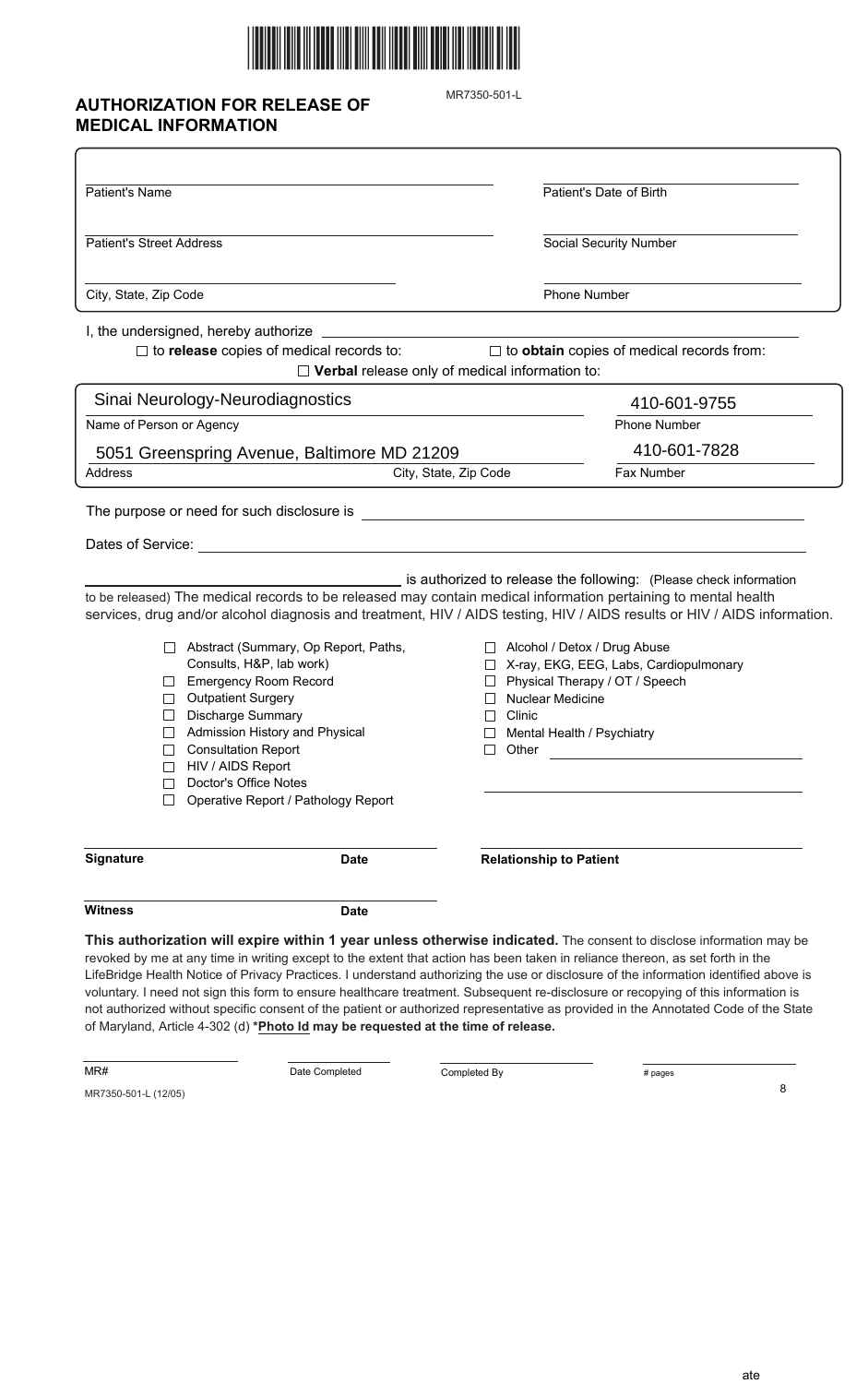

Brain & Spine Institute

# **EMG PATIENT QUESTIONNAIRE**

| Patient name: 1000 million and the contract of the contract of the contract of the contract of the contract of                                                                                                                                                                                                                              |            |               |                                                                                                                | Date:                             |                             |
|---------------------------------------------------------------------------------------------------------------------------------------------------------------------------------------------------------------------------------------------------------------------------------------------------------------------------------------------|------------|---------------|----------------------------------------------------------------------------------------------------------------|-----------------------------------|-----------------------------|
| Briefly describe the problem:                                                                                                                                                                                                                                                                                                               |            |               |                                                                                                                |                                   | mm/dd/yyyy                  |
|                                                                                                                                                                                                                                                                                                                                             |            |               |                                                                                                                |                                   |                             |
| Onset:                                                                                                                                                                                                                                                                                                                                      |            |               | days ago ________ months ago _______ years ago                                                                 |                                   |                             |
| Testing for problem: $\Box$ EMG                                                                                                                                                                                                                                                                                                             |            | $\square$ MRI | $\Box$ CT scan                                                                                                 | (Please bring films and reports.) |                             |
| <b>Medical Problems</b>                                                                                                                                                                                                                                                                                                                     | <b>Yes</b> | No            |                                                                                                                | <b>Yes</b><br><b>No</b>           |                             |
| <b>Diabetes</b>                                                                                                                                                                                                                                                                                                                             | $\Box$     | $\Box$        | Head trauma/injury                                                                                             | $\Box$<br>$\Box$                  |                             |
| Hypertension/high blood pressure                                                                                                                                                                                                                                                                                                            | $\Box$     | $\Box$        | Headaches                                                                                                      | $\Box$<br>$\Box$                  |                             |
| Heart disease/attack                                                                                                                                                                                                                                                                                                                        | $\Box$     | $\Box$        | <b>Stroke</b>                                                                                                  | ◘<br>$\Box$                       |                             |
| <b>Arthritis</b>                                                                                                                                                                                                                                                                                                                            | $\Box$     | $\Box$        |                                                                                                                |                                   |                             |
|                                                                                                                                                                                                                                                                                                                                             |            |               |                                                                                                                |                                   |                             |
| If so, what $\qquad \qquad$ $\qquad \qquad$ $\qquad$ $\qquad$ $\qquad$ $\qquad$ $\qquad$ $\qquad$ $\qquad$ $\qquad$ $\qquad$ $\qquad$ $\qquad$ $\qquad$ $\qquad$ $\qquad$ $\qquad$ $\qquad$ $\qquad$ $\qquad$ $\qquad$ $\qquad$ $\qquad$ $\qquad$ $\qquad$ $\qquad$ $\qquad$ $\qquad$ $\qquad$ $\qquad$ $\qquad$ $\qquad$ $\qquad$ $\qquad$ |            |               | <b>Family History</b> of similar condition or other neuromuscular disease?                                     | $\Box$<br>Yes                     | $\square$ No                |
| <b>Review of Systems</b>                                                                                                                                                                                                                                                                                                                    | <b>Yes</b> | <b>No</b>     |                                                                                                                | <b>Yes</b><br><b>No</b>           |                             |
| Change in bowel/bladder                                                                                                                                                                                                                                                                                                                     | $\Box$     | $\Box$        | Recent bruising                                                                                                | $\Box$<br>l 1                     |                             |
| Change in gait (walking)                                                                                                                                                                                                                                                                                                                    | □          | $\Box$        | Shortness of breath                                                                                            | $\Box$                            |                             |
| Rash <b>Rash</b> and the contract of the contract of the contract of the contract of the contract of the contract of the contract of the contract of the contract of the contract of the contract of the contract of the contract o                                                                                                         | $\Box$     |               | Fever the control of the control of the control of the control of the control of the control of the control of | $\Box$                            |                             |
| <b>Social History</b>                                                                                                                                                                                                                                                                                                                       |            |               |                                                                                                                |                                   |                             |
| Current smoker                                                                                                                                                                                                                                                                                                                              |            |               |                                                                                                                |                                   |                             |
|                                                                                                                                                                                                                                                                                                                                             |            |               |                                                                                                                |                                   |                             |
| Alcohol                                                                                                                                                                                                                                                                                                                                     |            |               |                                                                                                                |                                   |                             |
|                                                                                                                                                                                                                                                                                                                                             |            |               |                                                                                                                |                                   | How many years? ___________ |
| Exercise                                                                                                                                                                                                                                                                                                                                    |            |               | (type)                                                                                                         |                                   |                             |
| Occupation: Past:                                                                                                                                                                                                                                                                                                                           |            |               | Present:                                                                                                       |                                   |                             |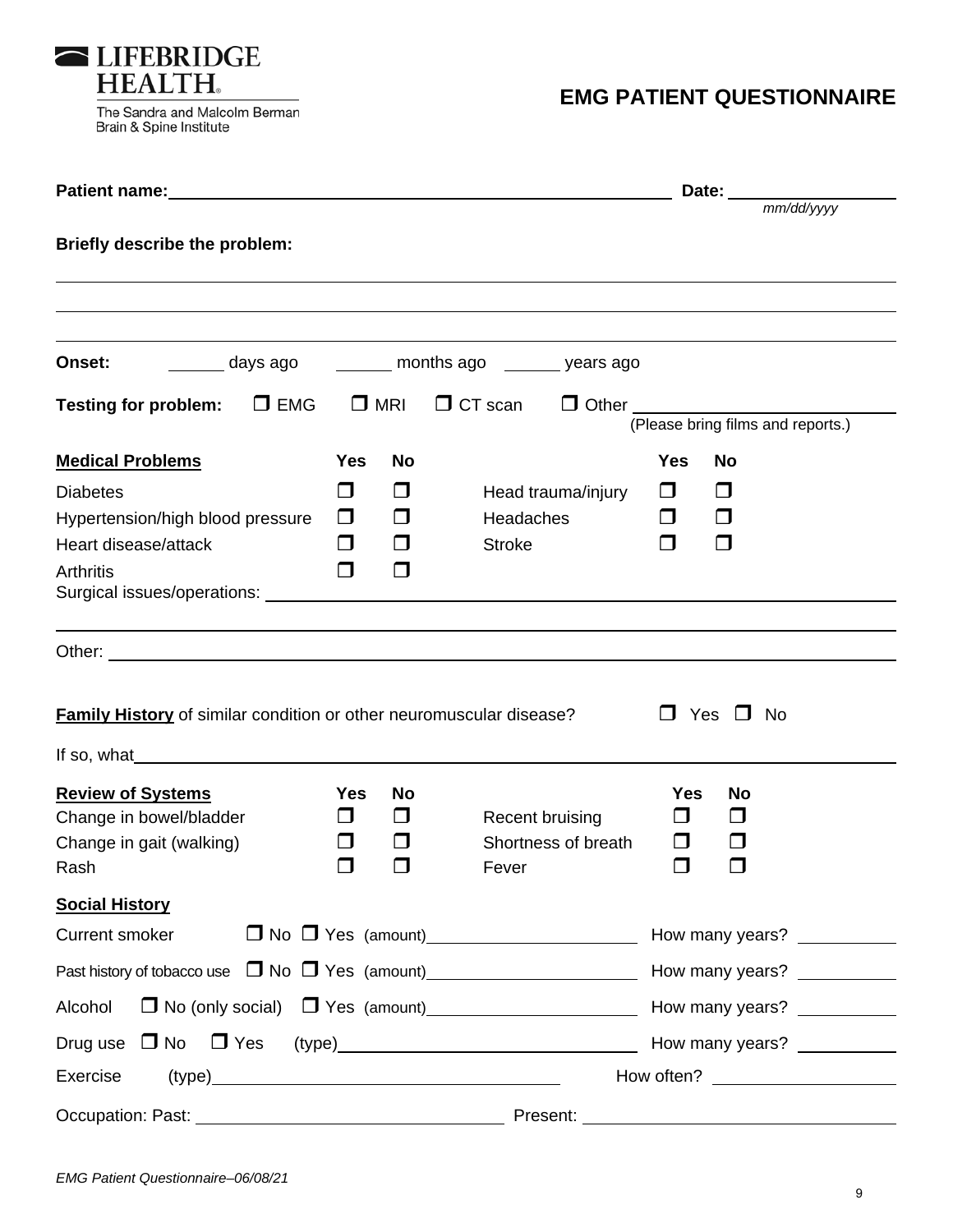

### **PRESENT MEDICAL HISTORY**

| Are you taking coumadin or any other blood-thinning medication? | $\Box$ NO $\Box$ YES |
|-----------------------------------------------------------------|----------------------|
| Do you have a pacemaker/defibrillator?                          | $\Box$ NO $\Box$ YES |
| Are you allergic to latex or tape?                              | $\Box$ NO $\Box$ YES |

Please list any allergies that you have.

*signature of patient* 

 $\overline{a}$